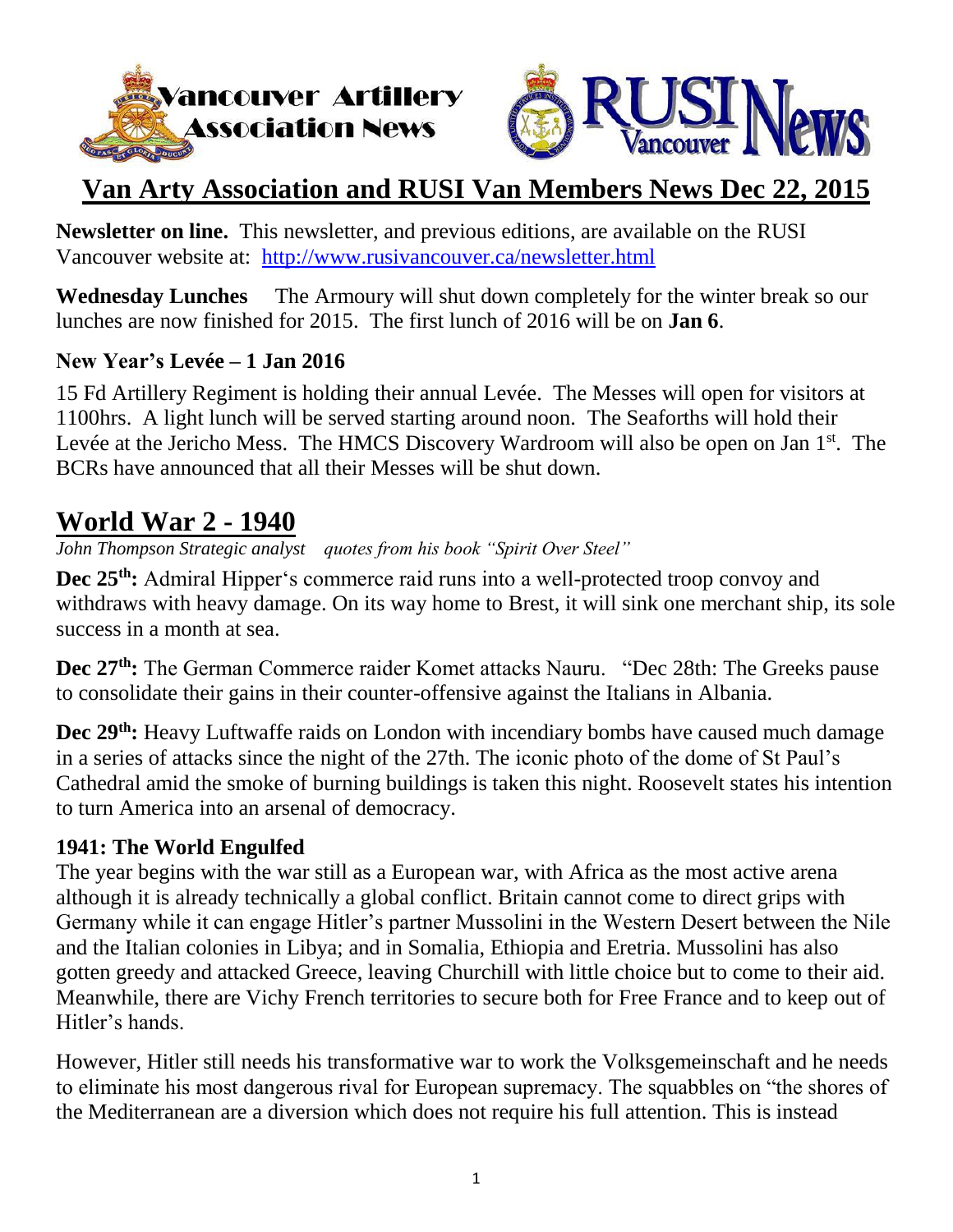reserved for the USSR and the grand alliance Hitler is lashing together with Italy, Finland, and in the Balkans where Fascist movements have been at work in Hungary and Romania. On June 22nd, the great clash begins between Communism and Fascism. For the hapless individuals caught in the collision, there is little to choose from and little safety to be found. Both Stalin and Hitler are merciless dictators with ideologies that allow mass murder and each can express his 'will' by pouring out the blood of his soldiers. Stalin is the more ruthless and the more experienced but his reign has crippled the initiative of his people, while the German military has a tradition of individual flexibility and resourcefulness that long predates the Nazis. "However, it is also interesting to note that as the bloody seasons of the Eastern Front roll on, Stalin eventually comes to learn from his generals while Hitler increasingly expects Germany's generals to learn from him.

In some respects, Japan's slide into war seems almost like an inevitable afterthought. The Japanese people are also caught in the coils of an ideology which is a fanatic militarism that has learned to suborn every aspect of Japanese society to its own purposes, although always at the purported behest of their shy and reclusive emperor. When they launch their war in the Pacific, the real question is not 'Why?', but 'What kept them?'

At the close of the year, the war has become a truly global one. It spans every minute of longitude around the entire planet and every "degree of latitude from off the southern tip of Africa to the edge of the Arctic ice. Millions of people are already dead; tens of millions will soon follow.

## **Christmas Greetings from Van Arty Assoc President Leon Jensen**

Merry Christmas to all Association members as well as current and former serving members of the 15th Field Artillery Regiment, RCA and their friends and families. Wishing you all the best for the New Year!

In 2016 we will continue to work on building our membership, getting the 25pdr ready for 'action' and organizing, training and equipping a gun detachment so we can deploy the gun for future events. We will also continue work on the Yearbook project, which is off to a good start. We are now formalizing our association with the RCAA and all Ordinary members will become members of that organization starting in 2016.

Bring a former member to lunch on 20 January and we'll see if we can track down some more memories for our Regimental Yearbooks!

Leon Jensen President Vancouver Artillery Association 'The Vancouver Gunners'

### **Christmas Greetings from RUSI Vancouver President Cam Cathcart**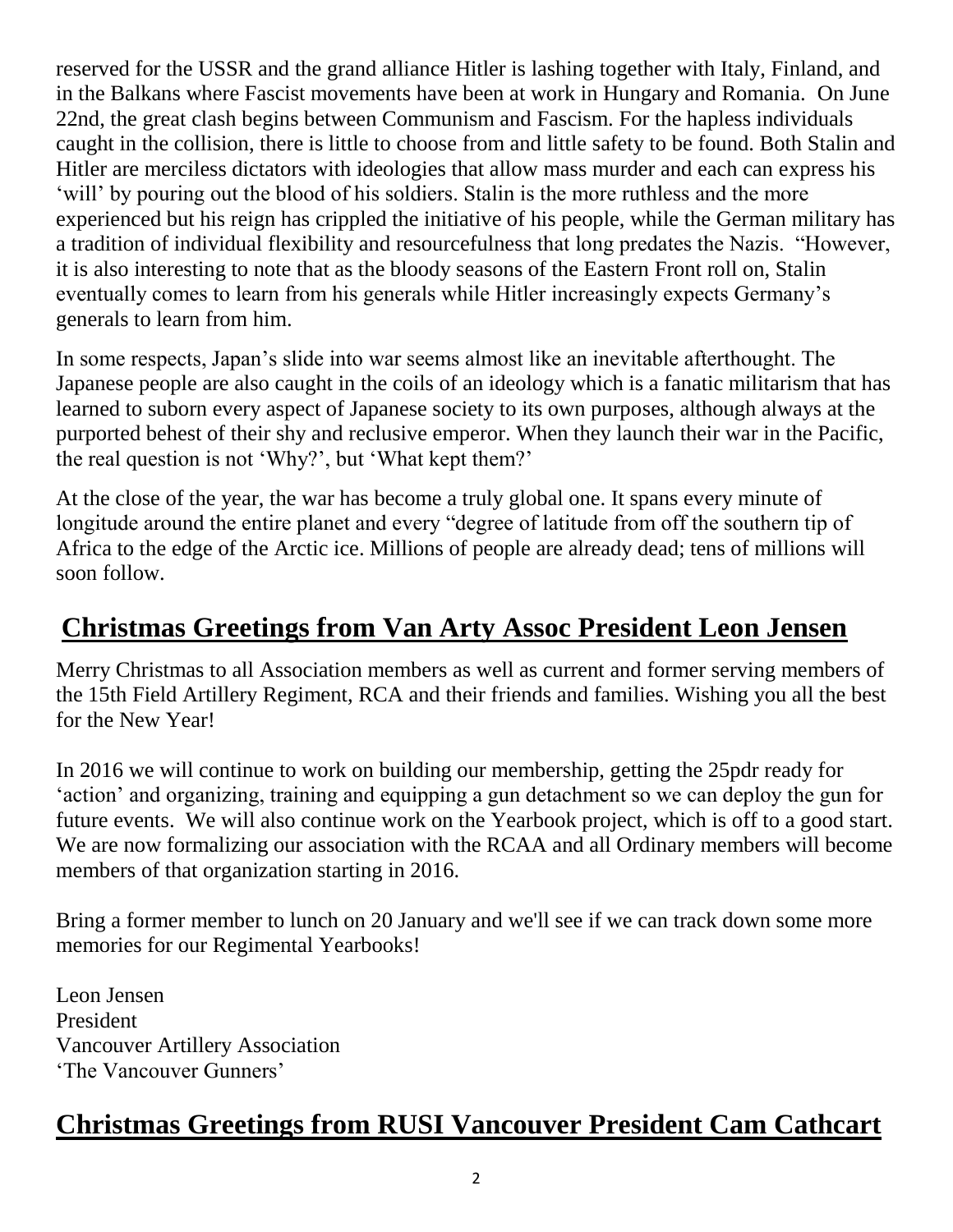As we approach the end of the year I extend seasonal greetings to members of the Royal United Services Institute Vancouver and wish you all a healthy and prosperous new year. During the past year we collaborated on a major pre-election panel on Foreign and Defence Policy and approved a new RUSI badge, to be unveiled early in the new year.

The coming year promises to be an exciting one as RUSI Vancouver hosts the prestigious Strategic Studies Conference at the Main Branch of the Vancouver Public Library on April 8 and 9.

The conference, together with the restoration of the Burrard Bridge Memorial Braziers, will be the primary initiatives to be undertaken by RUSI Vancouver in 2016. Please keep checking the RUSI Vancouver website at: [www.rusivancouver.ca](http://www.rusivancouver.ca/)

### **A Merry Christmas to all and a very Happy New Year!**